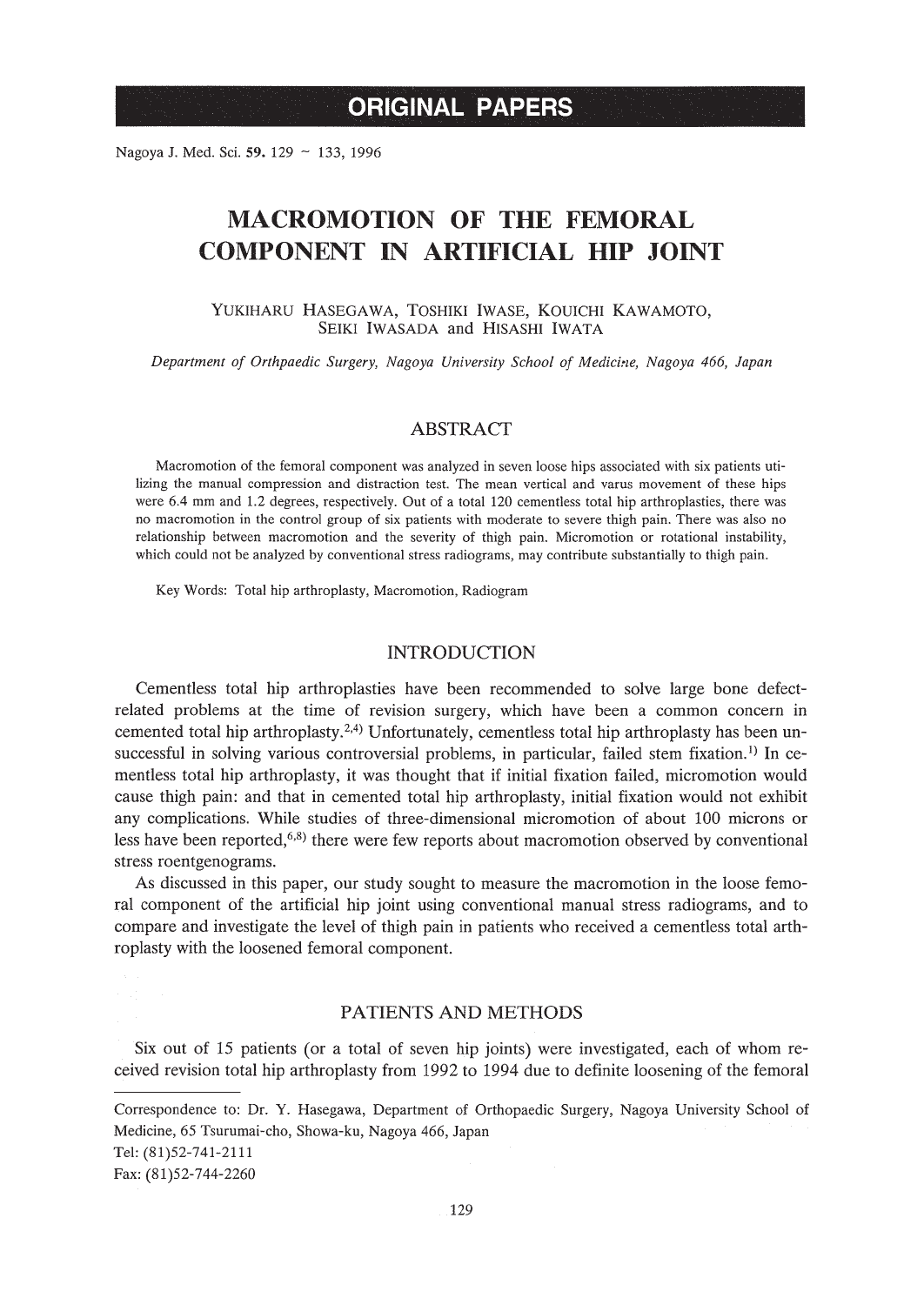| Case           | Age | Gender | Cause      | BHP/THA    | Cement | Infection | Vertical (mm) | Varus (degree) |
|----------------|-----|--------|------------|------------|--------|-----------|---------------|----------------|
| 1              | 51  | M      | <b>ANF</b> | <b>BHP</b> |        |           | 14.9          | 1.1            |
| 2              | 61  | F      | <b>OA</b>  | <b>THA</b> | $\pm$  |           | 2.2           | 2.2            |
| 3              | 53  | M      | ANF        | <b>BHP</b> | +      | $^{+}$    | 10.0          | 1.0            |
| $\overline{4}$ | 64  | F      | Fr         | <b>THA</b> | ┿      | $^{+}$    | 2.5           | $-0.5$         |
|                | 65  |        |            | <b>THA</b> |        | ┿         | 6.4           | 0.0            |
| 5              | 58  | M      | <b>ANF</b> | <b>THA</b> |        |           | 2.4           | 0.5            |
| 6              | 77  | F      | <b>OA</b>  | THA        |        |           | 6.2           | 4.5            |
|                |     |        |            |            |        |           |               |                |

Table 1. Patients data

| M: male, F: female                                                        | ANF: avascular necrosis of the femoral head |
|---------------------------------------------------------------------------|---------------------------------------------|
| Fr: hip fracture                                                          | OA: osteoarthrosis                          |
| BHP: bipolar endoprosthesis                                               | THA: total hip arthroplasty                 |
| Vertical: vertical movement                                               | Varus: varus movement                       |
| Cement: $+$ = arthroplasty with cement, $-$ = arthroplasty without cement |                                             |

component with an apparent clear zone. Three patients (three hip joints) were male and three were female (four hip joints) (Table 1). In case 3 macromotion was observed even after revision arthroplasty with the cementless femoral component. The average age at the time of each operation was 62 years (range: 51-77 years old). Prior to revision surgery, all patients had undergone hip arthroplasty  $1-22$  years previously (average:  $9.0$  years) and had complained of thigh and hip pain. The primary causes of disease were osteonecrosis of the femoral head in three patients (postoperative examination detected a deep infection in one patient), osteoarthrosis in two patients (two hip joints), and a cervical neck fracture in one patient (twice revised in the same case). Surgery consisted of two bipolar endoprostheses (cemented in one and cementless in the other), total hip replacement in four patients (five hip joints) with four joints cemented and one joint cementless. Before revision surgery, both case 3 and case 4 were treated with osteosynthesis and curettage for deep infection.

Patients were evaluated both clinically and radiographically. The clinical evaluations were made according to the location, degree of pain, gait capacity and overall Harris hip scores. Manual stress radiograms were made under an image intensifier with compression and distraction of legs using a weight of about 30 kg. The angle between the center of the femoral canal and the femoral component was measured. The distance between the tip of greater trochanter and the distal tip of the femoral component was measured. The vertical and varus movement of the stem were measured three times by a computer-associated digitizer (Graphtec Co., KL4300, Tokyo, Japan). The interobserver error of the vertical and varus measurement was 0.8 mm and 0.5 degrees, respectively. A radiogram of the frog leg position was also examined in the first five patients, but its findings were excluded because, due to the position of the leg in each case, the radiograms could not accurately measure movement. The control group of six patients (six hips) was evaluated for their pain level (in the range moderate to severe) using the same manual stress test to measure the motion of the femoral components. All patients were female with an average age of 64 years old (range: 56-70 years old). Two of the six patients with severe thigh pain were revised to total hip arthroplasty. Statistical analyses were performed by Student's test and chi-square test.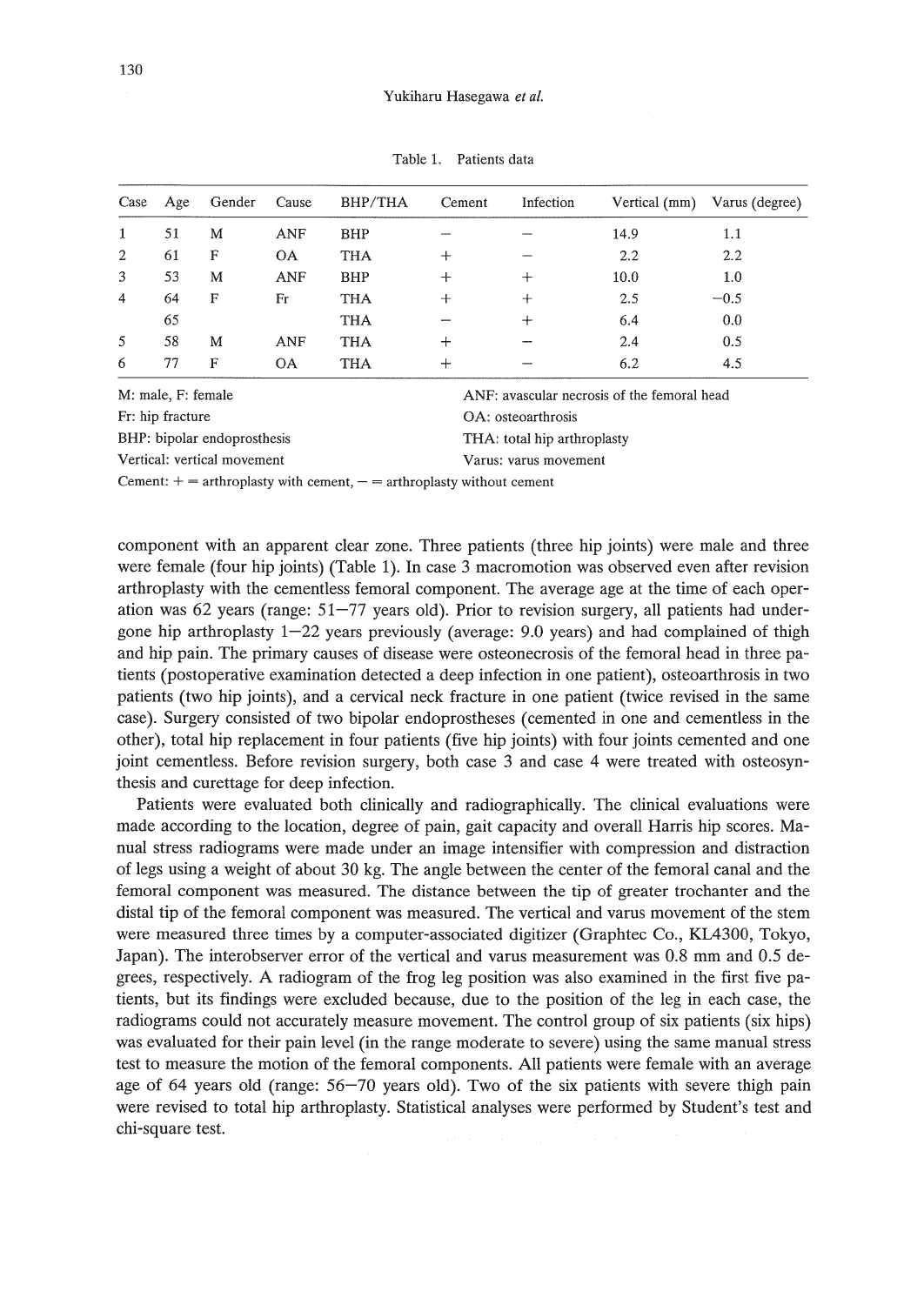#### RESULTS

All patients before revision total hip arthroplasty had complained of thigh pain and five patients experienced inguinal pain. Of the cementless total hip arthroplasty patients, three had severe thigh pain, and three had moderate thigh pain. The severity of the thigh pain did not significantly correlate with the movement of the stem on the stress radiograms. All patients could not walk more than 500 m, and five required a crutch or a cane before revision surgery.

The results for six patients (six hips) with failed total hip arthroplasty or endoprosthesis are shown in Table 1. Stress radiograms indicated that compression of the stem showed vertical and varus movement at the same time in all but one hip. At the time of revision sugery, all femoral components apparently moved during the manual stress test. The mean vertical movement was 6.4 mm (range: 2.2-14.9 mm) and the mean varus movement was 1.2 degrees (range:  $-0.5-4.5$  degrees). In six cementless hips, neither vertical nor varus movement was observed on conventional radiograms. No vertical macromotion more than 0.5 mm nor varus movement more than 0.5 degrees was observed in two patients who had revision arthroplasties with a cementless femoral component.

After revision surgery, thigh pain disappeared in all but one patient and all the of the painfree patients could walk more than 1 km. The mean overall Harris Hip score improved from 52 to 78 points.

#### ILLUSTRATIVE CASE REPORTS

Case 1: A 51-year-old male was treated by bipolar endoprostheses due to bilateral avascular necrosis of the femoral head. Five years after surgery, the patient complained of severe thigh pain and felt as if he was putting on boots which were too large. Manual stress radiograms showed vertical movement of 14.9 mm and varus movement of 1.1 degrees concurrently (Fig lA, B). At the time of surgery, macromovement was observed. The thigh pain completely disappeared after revision surgery.



Figs. lA, B: Antero-posterior roentgenograms of the right hip. Fig. lA: under distraction roentgenogram. Fig. lB: under compression roentgenogram. Pedestal and calcar were used as the reference points. Arrow showed the pedestal. The distance between the arrow and the tip of the femoral component (arrow head) indicated macromotion.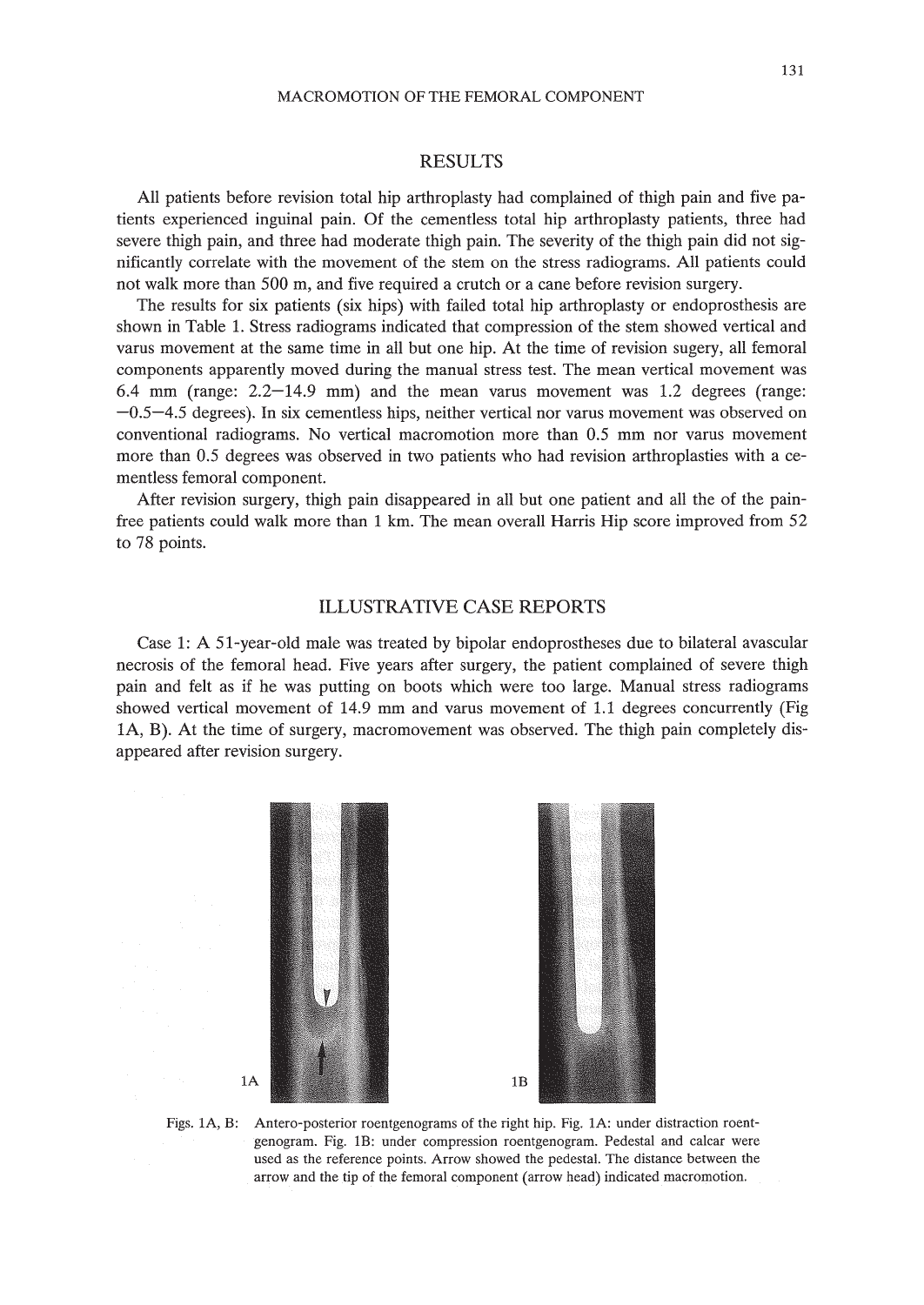

Figs. 2A, B: Antero-posterior roentgenograms of the right hip. Fig. 2A: under distraction roentgenogram. Fig. 2B: under compression roentgenogram. Arrow showed the tip of the cement. The radiolucent zone between the femur and femoral component (arrow head) indicated macromotion.

Case 2: A 61-year-old female was treated by cemented total hip arthroplasty. The patient complained of severe left thigh pain 6 years after primary total hip arthroplasty. Manual stress radiograms showed simultaneous vertical and varus movement of 2.2 mm and 2.2 degrees, respectively (Fig 2A, B). At the time of surgery, macromovement was observed. The thigh pain completely disappeared after revision surgery.

# DISCUSSION

Micromotion is considered sufficient to cause thigh pain in failed cementless total hip arthroplasty.<sup>8)</sup> The difference between macro- and micromotion is whether the measurement of the femoral component can be done or not by stress radiograms. Micromotion can be observed immediately after arthroplasty, even in the case of macromotion.<sup>5,8)</sup> There was no relationship between macromotion and thigh pain in our study. Even when apparent macromotion was observed in three of the six patients, thigh pain was not severe. On the contrary, thigh pain was severe in three of the six patients, even when there was no macromotion in the cementless stem.

Cementless total hip arthroplasties are being developed to improve and solve the problems associated with cemented total hip arthroplasties. 4,9) One of the most serious ongoing problems associated with cementless total hip arthroplasty, is the thigh pain caused by the failed initial fixation. 3) Thigh pain occurs in around 5 to 20 percent of all patients. There is also the problem of osteolysis to be solved; the overall clinical and radiographic results were not superior to those of cemented total hip arthroplasty. It is speculated that the cause of thigh pain was due to micromotion of the femoral component. To evaluate micromotion, a roentgen stereophotogrametric analysis (RSA) was developed using tatalum ball markers.<sup>5-8)</sup> However, there have been few reports about conventional stress radiograms. Three-dimensional analyses have failed due to inaccurate measurement of the leg, especially in the frog leg position. Stress radiograms indicated that compression of the stem showed vertical and varus movement at the same time in all but one hip. On the contrary, there was no macromotion in patients with thigh pain.